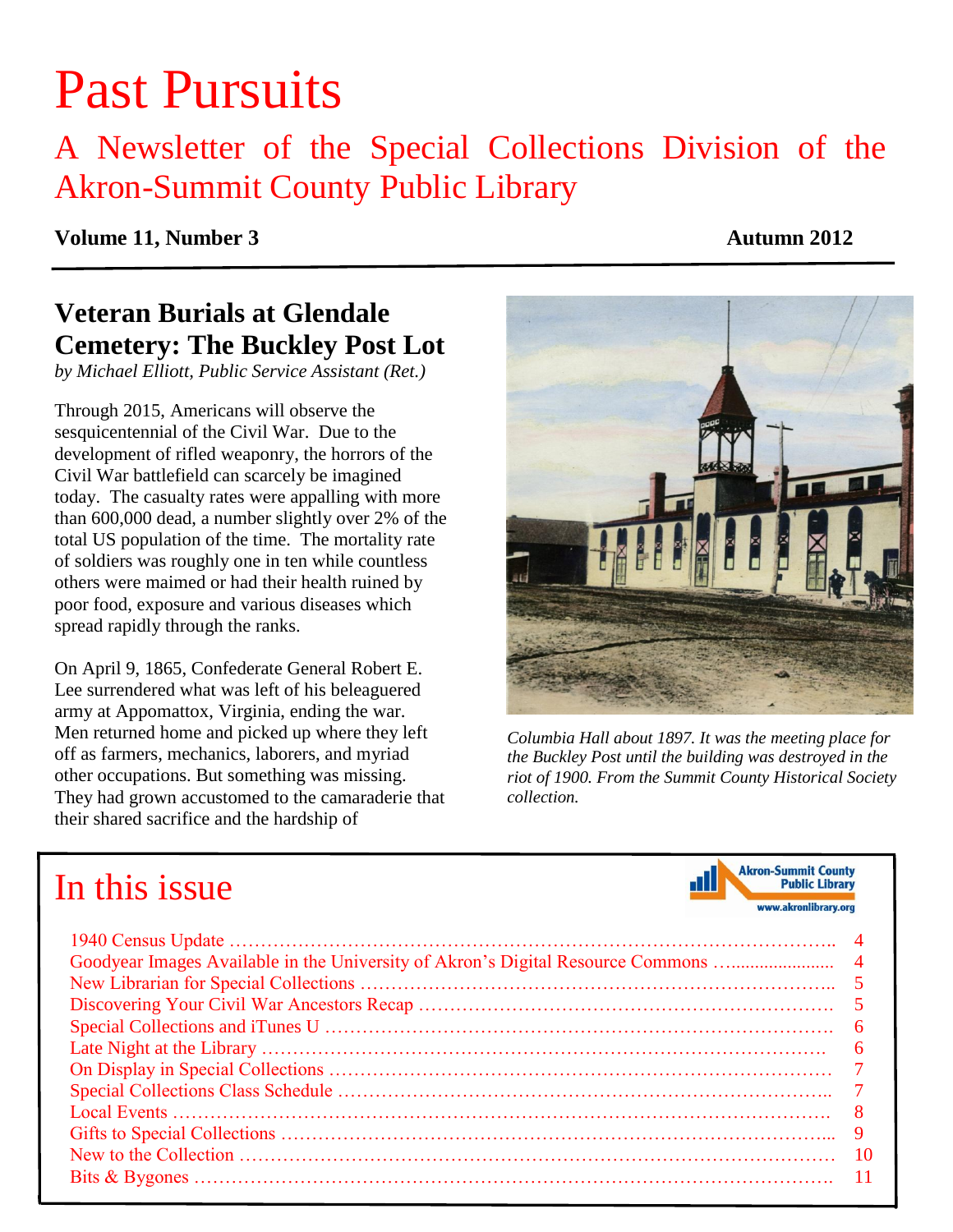campaigning had produced. As time passed, camp life and the horrors of battle were remembered less harshly. With these sentiments, groups of men across the nation began joining together informally in various fraternal societies and orders for the camaraderie they provided. Eventually, the predominant group emerged as the Grand Army of the Republic, better known by its acronym GAR.

Founded in Decatur, Illinois in 1866 by Dr. Benjamin F. Stephenson, ex-Surgeon of the 14<sup>th</sup> Illinois Infantry, membership in the GAR was limited to honorably discharged veterans of the Union Army, Navy and Marine Corps who had served during the Civil War. The organization at the community level was called a "post" and was numbered consecutively within each "department," almost always representing an individual state. Nearly all posts bore a proper name with the requirement that the honored person be deceased and that no two posts within the same department could possess the same name. At the national level, the organization was directed by the elected "commander-in-chief."

The GAR reached peak membership in 1890 with a reported 409,489 members. In that year, there were well over 7,000 individual posts across America, ranging from a dozen or so members in small towns to many hundreds in the major cities. They wielded considerable political power and were strongly aligned with the Republican Party. Five members were eventually elected President of the United States. For a time, it was impossible to be nominated on the Republican ticket without the endorsement of the GAR.

As might be imagined, the GAR was a strong proponent in any pension legislation related to military service. Congress had taken steps as early as 1862 to award a pension to any veteran disabled while serving, or to his family if he died as a consequence of his service. But in 1890, the most notable revision in the Federal pension law occurred as a direct result of the intense lobbying effort of the GAR. Known as the Disability Pension Act, this statute removed the link between receiving a

pension and service-related injuries. It allowed any veteran who had served honorably for a minimum of three months to qualify even if his disability did not occur during the war or as a result of it. Passed by Congress on June 27, 1890 and signed into law by President Benjamin Harrison, who was himself a GAR member, it immediately generated a virtual landslide of pension applications. At its peak, the Civil War pension system consumed approximately 45% of all federal revenue and was the largest department of the federal government other than the armed services. Many scholars and historians agree that this pension system was the blueprint for what was to eventually become Social Security. The last Civil War pensioner died in 1956, but the last widow survived until 2003. Even more remarkable is that according to the Department of Veteran Affairs, as of September 2011, there were still two children of Civil War Veterans that were receiving monthly benefits as "minor dependents."

In Akron, the GAR was represented by Buckley Post. Chartered in 1867, it was designated as post number 12, meaning it was the twelfth such lodge founded in Ohio. It was named for longtime Akron resident Colonel Lewis Buckley, who died in Akron in 1868. Because the GAR was such a new concept at the time, the formation of the post wasn't considered newsworthy and no mention of it was made in the *Summit County Beacon*. Buckley Post initially met in the Grand Army Hall located in the Barber Block on South Howard Street, which was considered the finest venue in the state. They later met in Columbia Hall on Main Street until that building was lost in the 1900 Akron riot.

Anticipating the future need for burial space for GAR members, the trustees for the Akron Rural Cemetery (later named Glendale) had donated a sizable plot in section O to Buckley Post in early February 1870. A short notice in the *Akron Daily Beacon* on February 5 noted "A Good Deed –It is understood that the Akron Rural Cemetery Association has given to Buckley Post, G.A.R., a large and beautiful burial lot, adjoining the new lot lately taken possession of by the Masonic Fraternity." The courtesy of the Trustees was certainly appreciated. In early 1885, the

*Past Pursuits* 2

Autumn 2012

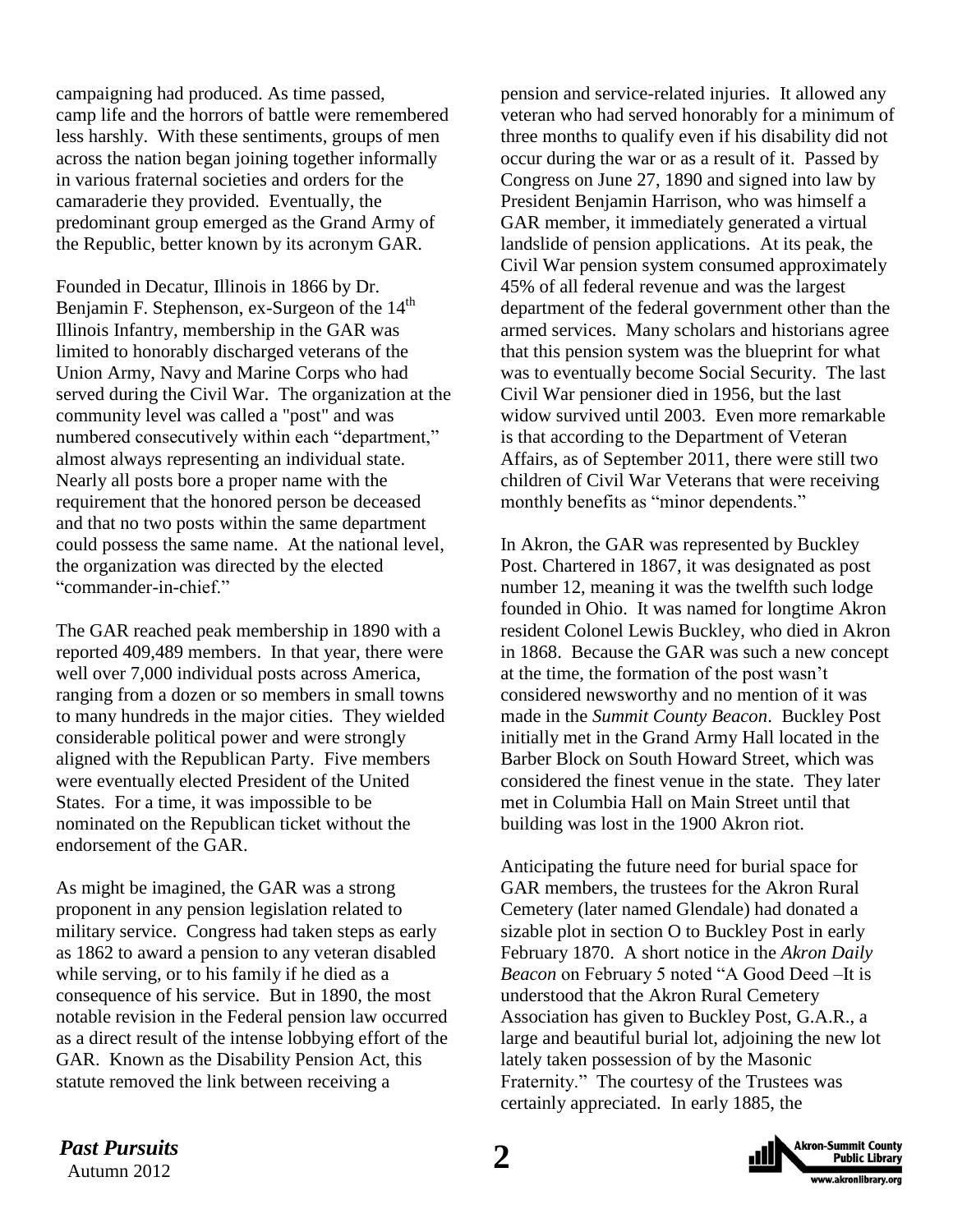membership of Buckley Post realized that no "yearbook" or post history had been kept. A small booklet produced later that year outlined the post's history up to that time. In reference to the Post's burial lot it stated: "The officers of the Akron Rural cemetery have generously donated to Buckley Post, #12, G.A.R., a suitable lot in which to bury their deceased comrades, and the post has also made use of it as a place of burial for ex-soldiers, who would otherwise be consigned to Potter's Field." Indeed, several area men who were not members of the GAR but were indigent ex-soldiers were buried in the lot at Buckley Post's expense.



*Veterans assembled at the GAR plot in Glendale Cemetery about 1900. From the Summit County Historical Society collection.*

The new burial lot would be put into use just a few months later. The first burial was for a man named Michael Mercatoris. A native of the German province of Prussia, he served in Company C of the 45<sup>th</sup> New York Infantry. He came to Akron shortly after the war ended and primarily made his living by keeping a saloon. To supplement his income, he also worked periodically as a coal miner and was killed in an elevator accident in an East Akron mine on October 10, 1870. His brief obituary mentions that he was "one of the charter members of the Grand Army in this city," which accounts for his burial in the GAR lot.

A second early burial was for a young man named Jose Felice whose death occurred barely two weeks following that of Mercatoris. A native of Peru according to his burial record, he had been in the

Navy and was most likely still a teenager when he succumbed of tuberculosis in the Summit County Home in late October 1870. There is no official death record, no obituary, nothing at all to show his connection to Akron. How and why he ended up in Akron after the war is unknown. Perhaps a discharged Navy veteran from the area felt responsible for him and brought him back here. His grave was marked at one time because the writer has found bits and pieces of marble in the dirt and grass at the gravesite. If he had any family back in Peru, they probably never knew what became of him.

Today there are approximately 93 burials in the GAR lot with roughly 25 graves unmarked. These are either the earliest burials whose stones have deteriorated or have become illegible, or the most recent burials from the 1930s. One marked grave is situated in the adjacent section just a few feet away from the GAR lot. This belongs to Henry Jasper, the only known Confederate soldier buried in Glendale. The gravesite was obviously deliberately chosen for its location near the GAR lot, since as a Confederate he would have been ineligible for burial in it.



*The GAR plot today, with the monument placed by last living Buckley Post member Alvin Miller. Photo courtesy of Michael Elliott.*

Peak membership in Buckley Post occurred in the 1890s with nearly 1,000 members. The *Akron Beacon Journal* proudly noted that this number would easily stretch from Main Street to the

**Past Pursuits**<br>Autumn 2012 *Past Pursuits*

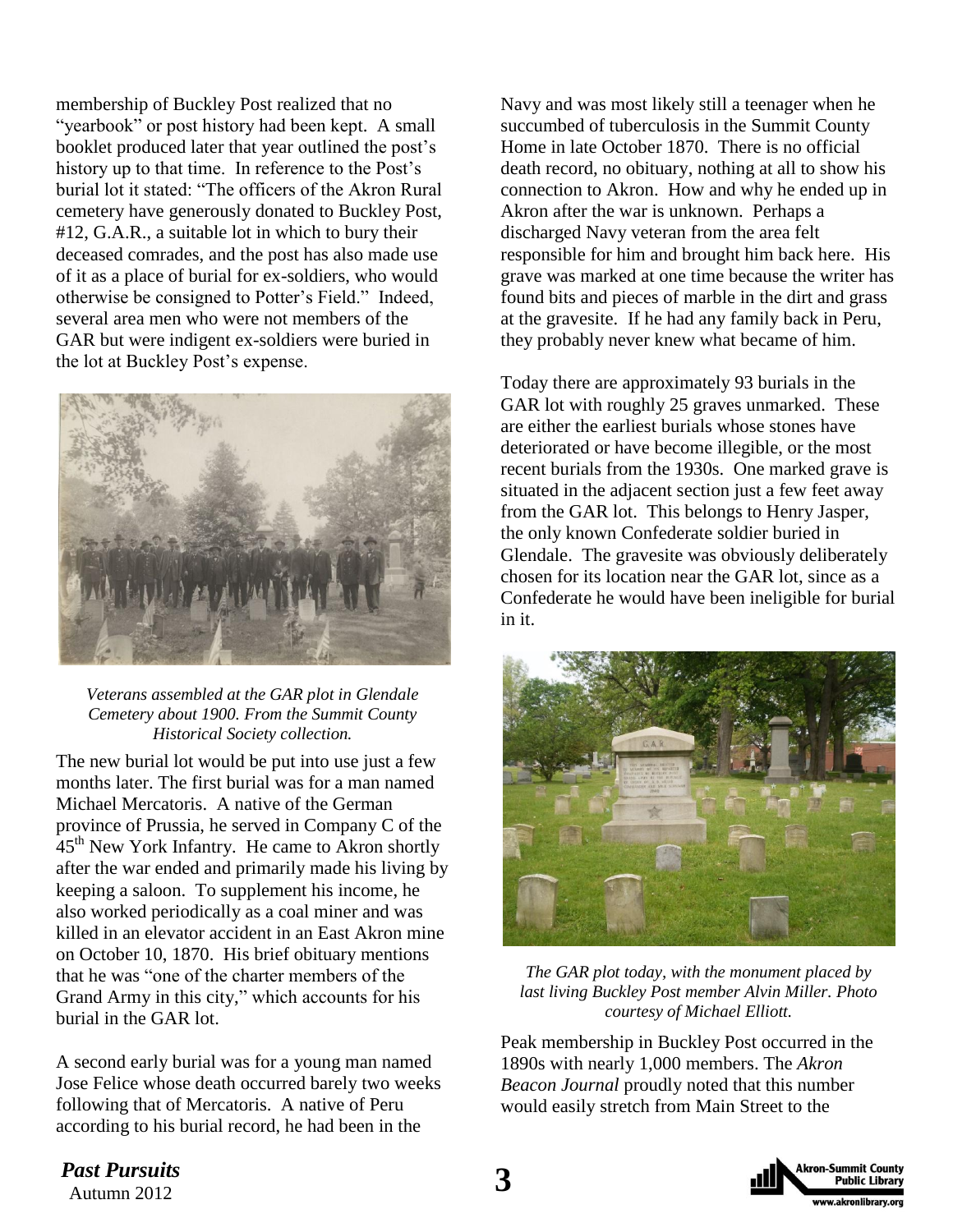Glendale Cemetery entrance in the annual Memorial Day processional. But time takes its toll, and the 1900 GAR directory for Akron shows that there were 426 members on the Buckley Post rolls. In 1919 the *Beacon* reported the number at 222, and by 1939 there were only six members left. On Memorial Day 1940 Alvin Miller, who was the last living member and last commander of Buckley Post, dedicated a large monument he had placed in the lot at his own expense. Situated at the highest point in the lot, its inscription reads "This memorial erected in memory of its departed comrades by Buckley Post Grand Army of the Republic." Miller died in 1941, closing the books on the GAR in Akron. But every Memorial Day in Glendale Cemetery, American flags can be found adorning each veteran's gravesite. Those in the GAR lot also display the star-shaped emblem proclaiming its timeless motto: "Fraternity, Loyalty & Charity."

### **1940 Census Update**

*by Cheri Goldner, Librarian*

The wait is over! On August 3, Ancestry announced that its indexing of the 1940 census was complete. All 50 states, along with the District of Columbia, American Samoa, Guam, Panama Canal Zone, Puerto Rico, and Virgin Islands are now searchable by name, and the collection may be accessed for free at Ancestry.com through 2013. You can also access it in Ancestry Library Edition with your library card at any ASCPL location.

While the completion of the Ancestry index is great news, we all know that indexes do have their limitations and don't always lead us to our ancestors as quickly as we'd like. It's often helpful to have an alternate index to use, and with the 1940 census, we do.

[The 1940 Census Community Project,](https://the1940census.com/) the allvolunteer index used on the sites [Archives.com,](http://www.archives.com/) [FindMyPast.com](http://www.findmypast.com/) and [FamilySearch.org,](https://familysearch.org/) has completed its indexing of all states and the District of Columbia. As of September 4, the full census is searchable at Archives.com and FamilySearch, while FindMyPast.com has 40 states searchable.

Between the Ancestry index and the 1940 Census Community Project index, you may be able to find your ancestors without too much trouble. If you need assistance, feel free to contact Special Collections for search tips. Or, refer to the [workbook](http://sc.akronlibrary.org/files/2012/03/workbook-5.pdf) we use in our "Finding Your Family in US Census" class, which may be found on our blog at [http://sc.akronlibrary.org/,](http://sc.akronlibrary.org/) under the Classes  $\&$ Events tab. If you still have trouble with the name indexes, remember, you may use the 1940 census the "old-fashioned" way, by identifying the enumeration district in which your ancestor lived and then browsing the pages within it. For instructions, refer to the National Archives and Records Administration's census page at <http://1940census.archives.gov/> or our own [research](http://sc.akronlibrary.org/files/2012/04/1940_census.pdf)  [guide](http://sc.akronlibrary.org/files/2012/04/1940_census.pdf) on the topic, found under the Genealogy tab**.**



*Image from the [Ancestry.com blog](http://blogs.ancestry.com/ancestry/) post [Infographics: What Was Life Like in 1940?,](http://blogs.ancestry.com/ancestry/2012/08/23/infographics-what-was-life-like-in-1940/) August 23, 2012, reprinted with permission.*

### **Goodyear Images Available in the University of Akron's Digital Resource Commons**

*by Cheri Goldner, Librarian*

Like local history repositories everywhere, Special Collections frequently receives requests for photographs. While users can view thousands of images from institutions around the county on [Summit Memory](http://www.summitmemory.org/) and can read descriptions of photographs and other documents from the



*Past Pursuits* 4 *Past Pursuits*

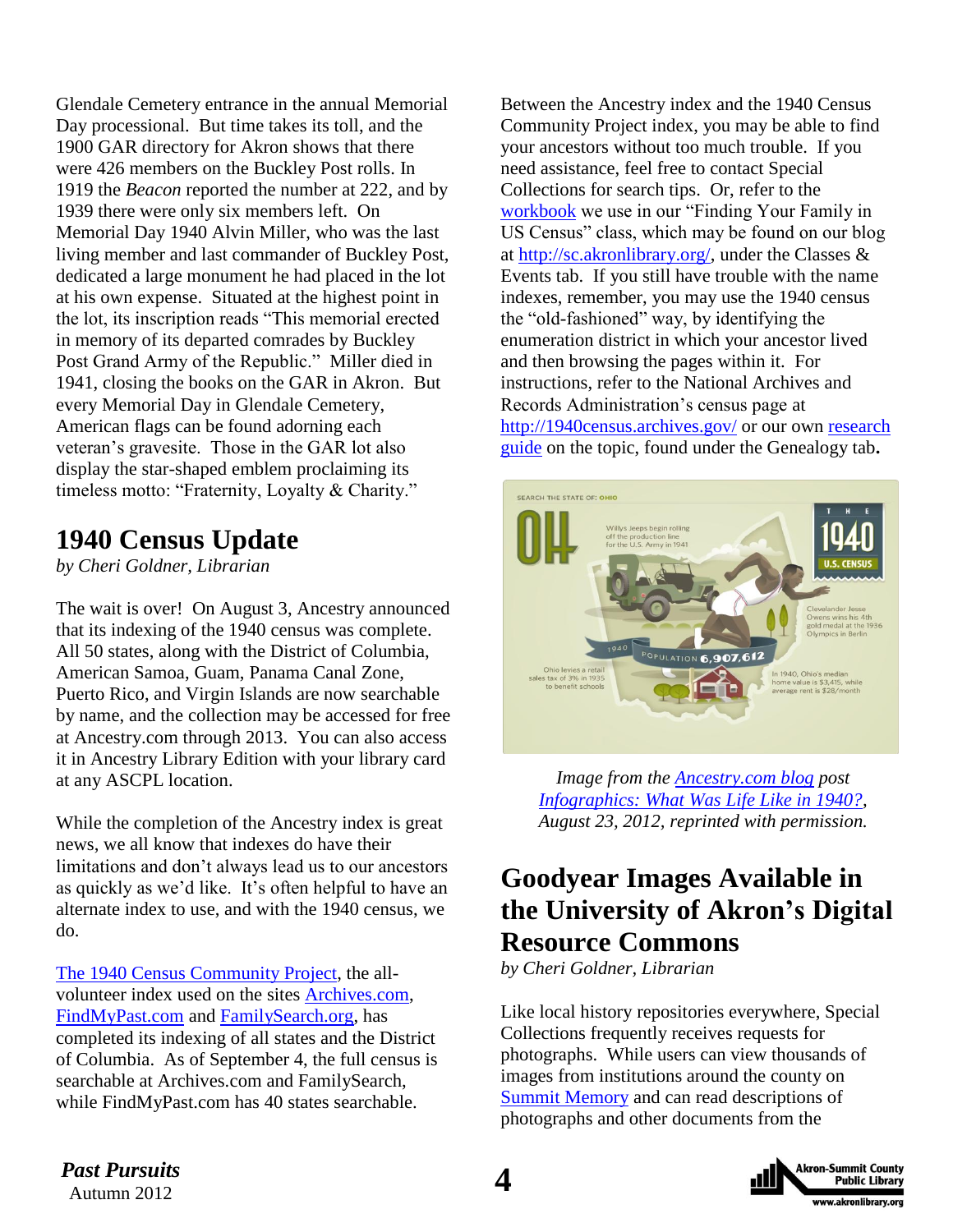collections of the Library and the Summit County Historical Society using our [Local History Database,](http://www.akronlibrary.org/DBS/SpecColldbO/Default.aspx) some users will need to seek out other resources to find images pertaining to their particular topic. If that topic happens to be the Goodyear Tire & Rubber Company, one source researchers absolutely need to know about is the University of Akron (UA)'s Digital Resource Commons (DRC), at [http://drc.uakron.edu/.](http://drc.uakron.edu/)

UA's DRC includes nearly 24,000 images, most of those from an extensive collection of negatives that Goodyear donated to UA's Archival Services in 2008. The collection includes rarely seen images of factory work, company events, a wide variety of rubber projects and lighter-than-air flight. This massive project was funded by a two-year \$303,000 Humanities and Collections Resources Grant that the National Endowment from the Humanities awarded to UA's Archival Services in 2010.

The DRC is just one of the many resources available from Archival Services. Visit their Web site at [www.uakron.edu/libraries/archives/](http://www.uakron.edu/libraries/archives/) for more information--including finding aids--about their university, regional history, local government record, book and digital collections.

### **New Librarian for Special Collections**

*by Judy James, Division Manager*

The staff of Special Collections is pleased to announce that Rebecca Larson-Troyer joined us in August as the newest librarian on our team. If you are a patron of the Barberton Public Library, you might know Rebecca as the local history librarian. Since 2007, Rebecca managed the historical collections of the library, provided numerous programs about Barberton's history for community groups and students, and contributed to *Historically Speaking,* a monthly column for the *Barberton Herald* newspaper. She was also a guest lecturer at the University of Akron where she taught a course for the history department on museums and archives. Rebecca received her Bachelor of Arts in English and Master of Library and Information

Science from Kent State University, and was recently selected as a representative to the Ohio Local History Alliance. Welcome, Rebecca!

## **Discovering Your Civil War Ancestors Recap**

*by Cheri Goldner, Librarian*

About 60 participants attended our Civil War program on Saturday, August 11. Mogadore resident and Civil War reenactor John Gurnish started off the day with an information-packed hour about Summit County's role in the Civil War. His thoroughly-researched lecture was accompanied by photographs and documents related to the nationally known figures, prominent soldiers, troops, home front activities and post-war activities in the county, as well as a wonderful display of local Civil War artifacts he collected over the years.



*Presenter John Gurnish with a display of Summit County Civil War artifacts.*

Certified Genealogist Amy Johnson Crow, a resident of Reynoldsburg Ohio, followed with four very informative sessions on researching Civil War ancestors. Topics covered included Researching Ohio Civil War Ancestors, Civil War Fraternal Organizations, Researching Your Civil War Ancestors Online, and State and Local Records for Civil War Research. She offered a number of useful research tips, such as: check the 1910 census, the

*Past Pursuits*<br>Autumn 2012 *Past Pursuits*

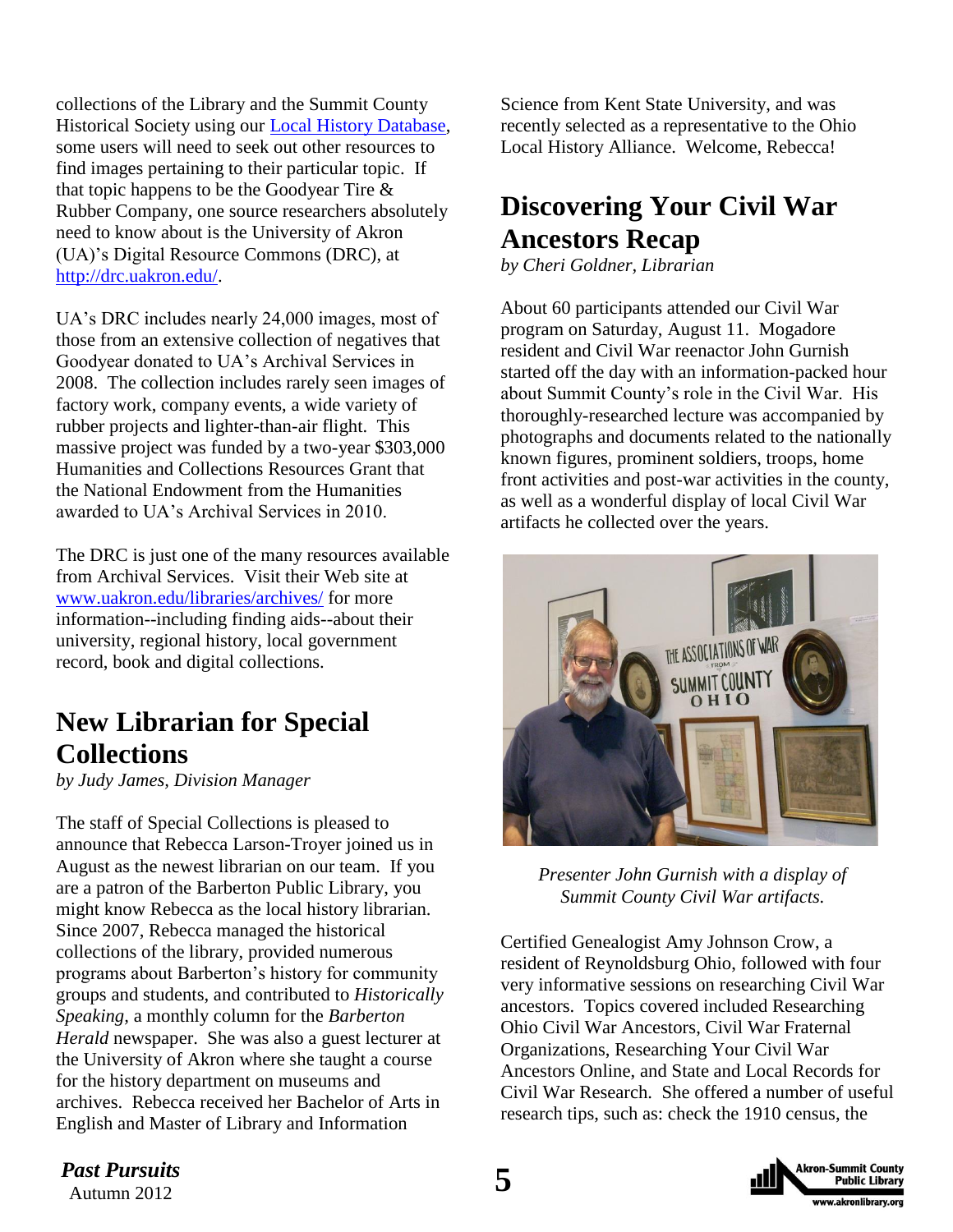only census that indicates Civil War service, for notations indicating service in the Union Army (UA), Union Navy (UN), Confederate Army (CA) or Confederate Navy (CN). Check grave registration cards; the Ohio Historical Society, for example, has a set of Ohio's cards in alphabetical order and is slowly digitizing them. Finally, order the pension records from the National Archives and Records Administration [online.](https://eservices.archives.gov/orderonline/start.swe?SWECmd=Start&SWEHo=eservices.archives.gov) If you missed this event, be sure to watch conference schedules and Amy's own Web site, [www.amyjohnsoncrow.com,](http://www.amyjohnsoncrow.com/) for her other appearances. They will be well worth your time!



*Presenter Amy Johnson Crow at Discovering Your Civil War Ancestors.*

Thanks to the **Summit County Chapter** of the Ohio Genealogical Society for co-sponsoring the event and donating a number of items for the drawing, to the [National Institute for Genealogical Studies](http://www.genealogicalstudies.com/) for donating free online courses, and to the Friends of Main Library for a drawing prize. If you have ideas for next year's program, we'd love to hear them.

### **Special Collections and iTunes U**

*by Iris Bolar, Librarian*

If you were in a recent "Finding Your Family in the U.S. Census" class here at Main Library, you might have noticed videorecording during the session.

This is being done by Western Reserve PBS for *Ohio on iTunes U*. iTunes U provides access to complete courses and lectures from universities and other educational organizations from around the world on a wide range of subjects at no charge.

Western Reserve PBS has uploaded content onto iTunes U since 2009. It provides K-12 multimedia and community programming. Genealogy classes were selected because the subject matter is of interest to a wide range of people, the Library's programs are free and open to the public, and according to PBS, "the library always has programs that are well-presented." It is not known how many more genealogy classes or other library programs will be recorded this year. As of this writing, Akron library programs have yet to appear on the iTunes U catalog.

Western Reserve PBS received a grant from eTech Ohio which requires 30 hours of video for *Ohio on iTunes U* covering the following areas: K-12, College Readiness, Use of Technology, Child Early Care and Learning, Students with Disabilities, English Language Learning, and other areas of interest within the community.

To access *Ohio on iTunes U*, you must first have iTunes, which is free to download on your MAC, PC, tablet or smartphone. Then you can download the free iTunes U app. When on iTunes U, click on "Beyond Campus" and select "Ohio." Visit the [iTunes U Web](http://itunes.apple.com/us/app/itunes-u/id490217893?mt=8) site for more information and system requirements.

### **Late Night at the Library**

The Akron-Summit County Public Library and the Summit County Chapter of the Ohio Genealogical Society will present the eighth annual Late Night at the Library after-hours genealogy event, Friday, November 2, 6:30 pm  $-10:30$  pm in the Special Collections Division. Join us for an evening of genealogy research and mingle with fellow researchers as you uncover the details of your ancestry. Staff and Summit OGS volunteers will provide research assistance. If you are new to genealogy, attend a tour of the division and an

> **Akron-Summit County Public Library** ww.akronlibrary.org

*Past Pursuits* 6 *Past Pursuits*

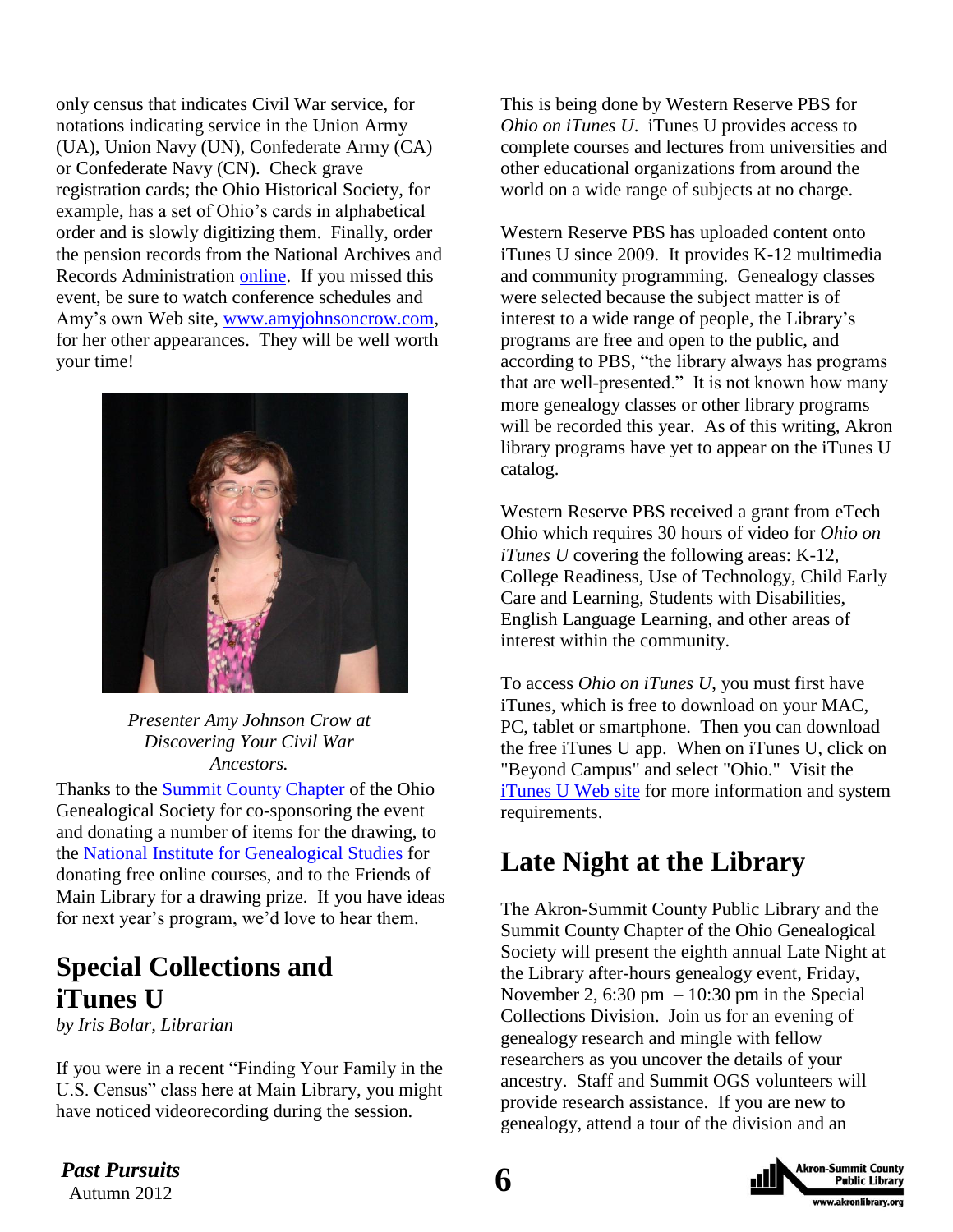abbreviated version of our Getting Started in Family History workshop at 6:45 pm. Parking is free in the High Street Parking Deck after 6 pm. Copies and printing are free. Door prizes and refreshments will be provided. Sign-ups are not necessary, but for more information, contact Special Collections at 330-643-9030 or [speccollections@akronlibrary.org.](mailto:speccollections@akronlibrary.org)

### **On Display in Special Collections: "Random Rarities"**

Did you know that in addition to our own photo collection, we also house the photos of the Summit County Historical Society? Their large photo collection documents some interesting local people, places and events. Many photos have been digitized on [Summit Memory,](http://www.summitmemory.org/) but there are also many that remain in storage. Most of these are cataloged in our [Local History Database,](http://www.akronlibrary.org/DBS/SpecColldbO/Default.aspx) and they are safely kept for researchers and curious citizens who need only to stop in and ask us to view them. This fall, we are highlighting photos of unusual or rarely seen subjects that you might not know exist. Come in to see "Random Rarities: Photo Gems from the Summit County Historical Society" in our display case.



*Interior of the Palace Theater about 1930. From the Summit County Historical Society collection.*

### **Special Collections Class Schedule**

For more information and to sign up, contact us at 330.643.9030 or [speccollections@akronlibrary.org.](mailto:speccollections@akronlibrary.org)

#### **Getting Started in African American Genealogy**

*Saturday, September 22, 10 am - noon*  Do you want to trace your African American family tree? Not sure how or where to begin? The Special Collections Division presents a two-hour class for genealogy beginners who have a specific interest in African American ancestral research. This class meets in Meeting Room 2AB, High Street Level, Main Library.

#### **Branching Out: Second Steps in Genealogy**

*Saturday, October 13, 10 am – noon*  A detailed continuation of *Getting Started in Family History,* this class is geared toward those who have already done some research. Participants will learn what to expect when working with vital records and obituaries and basic search strategies for finding them in both online and traditional sources. This class meets in Meeting Room 2AB, High Street Level, Main Library.

#### **Finding Your Family in the US Census**

*Saturday, October 27, 10 am – noon* United States Census records are rich sources of genealogical information. Join us as we learn more about using these valuable records for your family research. As we will be using electronic resources, basic computer skills are recommended. This class meets in Computer Lab 2, First Floor, Main Library.

#### **Using Ancestry in Your Genealogy Research**

*Saturday, November 10, 10 am – noon*  With more than 8,000 databases and 200 billion images, Ancestry is the premier online genealogy resource, and it's available to you for free within any ASCPL location. This class will introduce you to the many features of Ancestry Library Edition and show you how to do efficient and effective searches. Because electronic resources are used, basic computer skills are recommended. This class meets in Computer Lab 2, First Floor, Main Library.



*Past Pursuits* **7**<br>Autumn 2012 *Past Pursuits*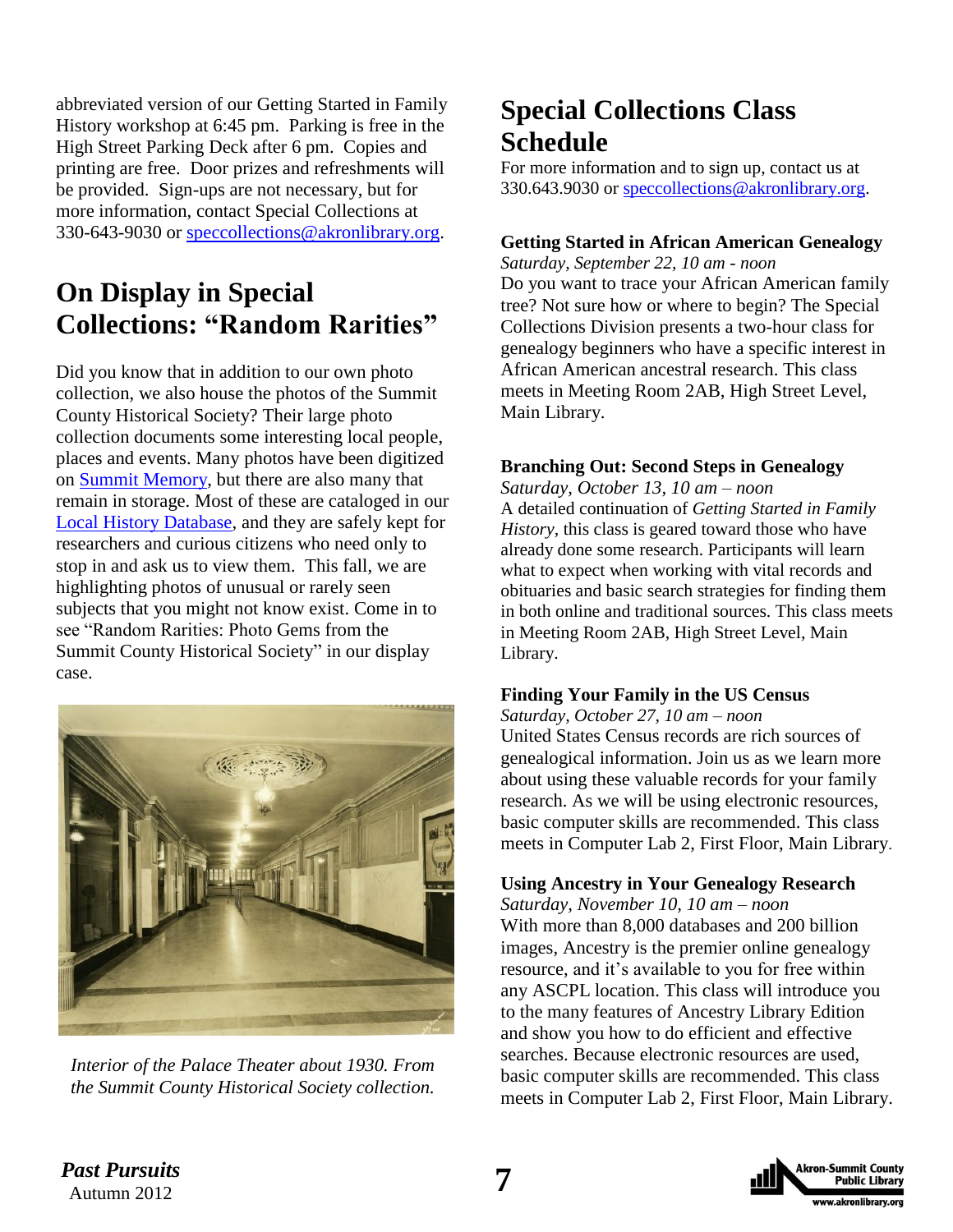#### **Finding Your Immigrant Ancestors**

*Saturday, November 17, 10 am – noon*  Most of us will find immigrant ancestors somewhere in our family tree. Join us for a discussion of identifying immigrant ancestors and locating passenger lists and naturalization records. As we will be using electronic resources, basic computer skills are recommended. This class meets in Computer Lab 2, First Floor, Main Library.

### **Summit County OGS Events**

For more information, please see [http://www.summitogs.org/events.php.](http://www.summitogs.org/events.php)

#### **Lineage Society Applications**

Presented by Margaret Cheney *Saturday, October 20, 1 – 3 pm* Lineage applications are another way to honor your ancestors. Learn how to make a successful application by learning what you need to use for documentation and how to present it to the judges. This informative program will prepare you to join any lineage society.

### **Summit County Historical Society Events**

Don't miss the chance to experience history with our very own Summit County Historical Society. From September through December, the Society offers Perkins Stone Mansion tours in commemoration of the 150th anniversary of the Civil War. Tours are Wednesday through Friday  $1 - 3$  pm and cost \$6 for adults, \$4 for seniors and \$2 for students.

In collaboration with Metro Parks, Serving Summit County, SCHS offers a series called **History Hikes**. The next hike is on September 20,  $11:30$  am  $-12:30$ pm. This hike takes you on a visit to the Old Stone School and gives you a chance to meet a schoolmarm from the past. Reservations are required. For more information, call Metro Parks at 330-865-8065.

On September 27 from  $4 - 6$  pm, the Society will offer a **John Brown Open House** that will feature a Summit Hall of Honor exhibit sponsored by the Akron Community Foundation as well as displays about the life of John Brown.

In October and November, don't miss the fun of the Perkins Stone Mansion **Lights Out Haunted Tours** and the **Realm to Realm** sessions with Laura Lyn. See the events calendar on the SCHS Web site: [http://www.summithistory.org/news\\_events.htm](http://www.summithistory.org/news_events.htm) for times and reservation requirements.

Finally, be sure to take the time to visit the Perkins Stone Mansion on a Saturday in December to experience one of the **Home for the Holidays** tours which features the mansion's beautiful decorations for the Holiday season.

For more information about all of these events, please call the Summit County Historical Society at 330-535-1120 or make reservations at their Web site [http://www.summithistory.org/.](http://www.summithistory.org/)

### **CHIPS to Meet in October**

CHIPS (Council of Historical Institutions of Portage and Summit Counties) will meet on Saturday, October 13, 9 am – noon at the Kelso House in Brimfield, Portage County. All historical and preservation organizations are welcome to attend. After breakfast and a tour of the building, participants will share news and events of the past six months. For more information, contact Dreama Powell at [Dreamarona@webtv.net.](mailto:Dreamarona@webtv.net)

### **Civil War Commemorative Events in Summit County**

From now through 2015, Summit County will commemorate the  $150<sup>th</sup>$  anniversary of Ohio's contribution to the Civil War. Be sure to attend these events in our community. For more information about events here and throughout the state, visit: [www.ohiocivilwar150.org.](http://www.ohiocivilwar150.org/)

**Past Pursuits**<br>Autumn 2012 *Past Pursuits*



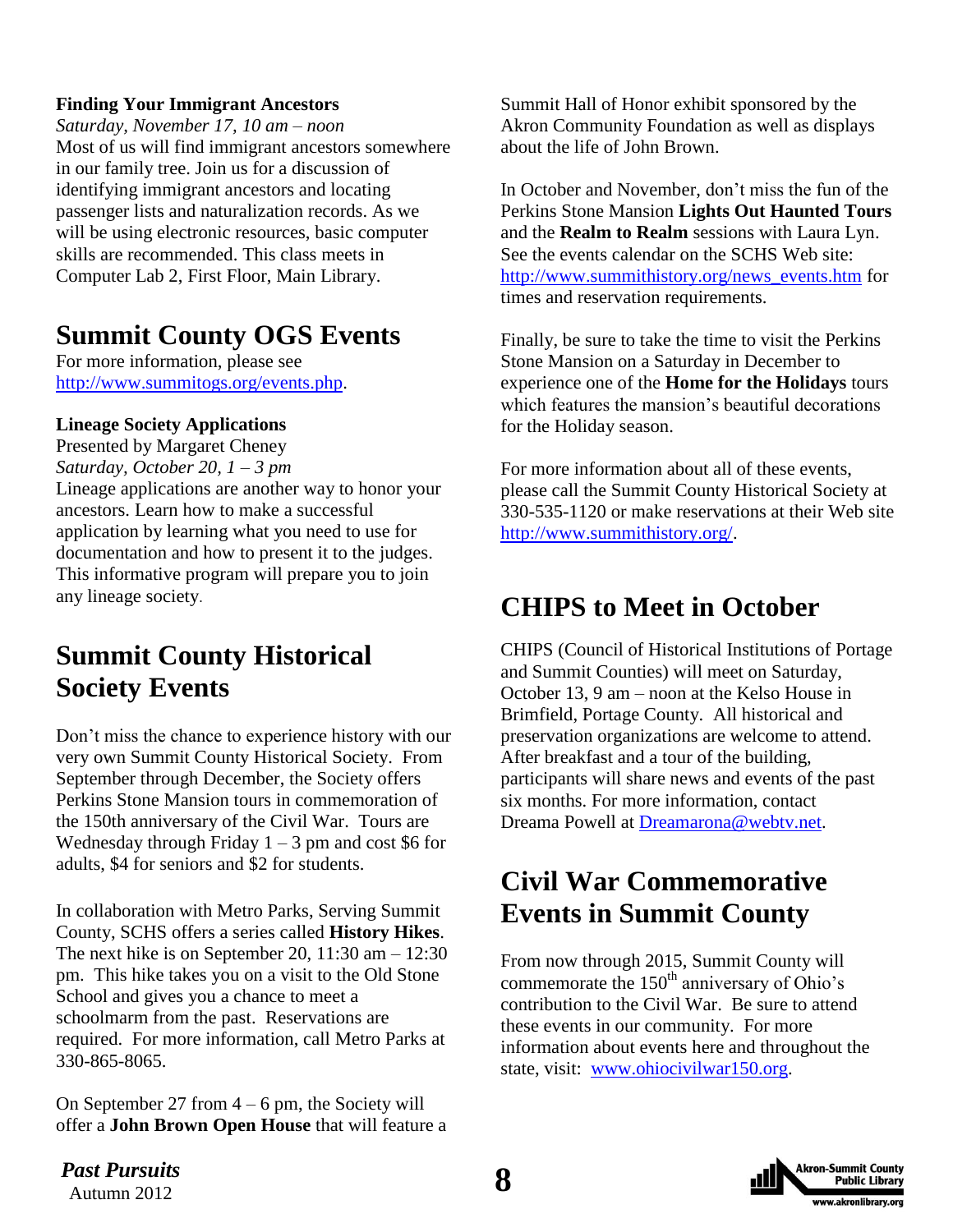#### **Civil War 150 Exhibit**

Clothing and musical instruments from the Civil War period First floor of Main Place Building 121 South Main Street, Akron Summit County Historical Society [www.summithistory.org](http://www.summithistory.org/)

#### **Stonewall Jackson's Valley Campaign**

Presented by Bob Boyda *September 27, 2012, 7 pm* GAR Hall Museum 1785 Main Street (State Route 303), Peninsula Peninsula Valley Historic & Education Foundation [www.peninsulahistory.org](http://www.peninsulahistory.org/)

#### **Ghost Stories of the Civil War**

Presented by Paul Goebbel *October 25, 2012, 7 pm* GAR Hall Museum 1785 Main Street (State Route 303), Peninsula Peninsula Valley Historic & Education Foundation [www.peninsulahistory.org](http://www.peninsulahistory.org/)

### **War of 1812 Bicentennial Events**

 $2012$  marks the  $200<sup>th</sup>$  anniversary of the War of 1812. Communities throughout Ohio are commemorating this important date with ceremonies and remembrances. Be sure to attend one of these local commemorations. For more information about events taking place in our state, visit the Ohio War of 1812 Bicentennial Commission [http://warof1812.ohio.gov/.](http://warof1812.ohio.gov/) For information about local events and projects, visit the Web site of the William Wetmore Chapter Daughters of 1812 at [http://sharonmyers1.tripod.com/.](http://sharonmyers1.tripod.com/)

#### **Summit County and the War of 1812**

Presented by Sharon Myers *October 17, 2012, 7 pm* Bath Historical Society Bath Township Museum 1241 N Cleveland-Massillon Road, Akron

#### **Summit County and the War of 1812**

Presented by Sharon Myers *November 7, 2012, 7 pm* Twinsburg Historical Society Twinsburg Public Library 10050 Ravenna Road, Twinsburg <http://lwkweb.com/twinsburghistoricalsociety>

### **We would like to thank the following for their generous donations:**

William M. Beck for photographs of the Balkan Mutual Aid Society banquet, 1936, and American Legion Convention, 1941

Beth El Congregation for historical materials and records of Beth El Congregation, Akron, Ohio

Jennifer Cauffield for correspondence from Akron Public Library director Mary Pauline Edgerton to Mildred Grace Wetmore Cauffield

Daughters of the American Revolution, Akron Chapter for *Early Settlements in Dutchess County, New York* by Helen Myers in memory of Ann Lou Ager Klope

Daughters of the American Revolution, Cuyahoga-Portage Chapter for *Thirty Perry County, Pennsylvania Cemeteries* by Bob and Mary Closson in memory of Carol Jenkins, and *Along the Monongahela* by Bill Garbarino in memory of Roberta Wilson

Terry Hart for *Veterans Buried in Medina County, Volume 2* by Nelson (Terry) Hart

Joe Prekop for 2000 slides and miscellaneous documents about the Ohio Ballet

Russell Sibert for historical correspondence to and from Summit County residents, City of Akron anticipatory notes, *Akron Beacon Journal*  directories, and miscellaneous archival supplies



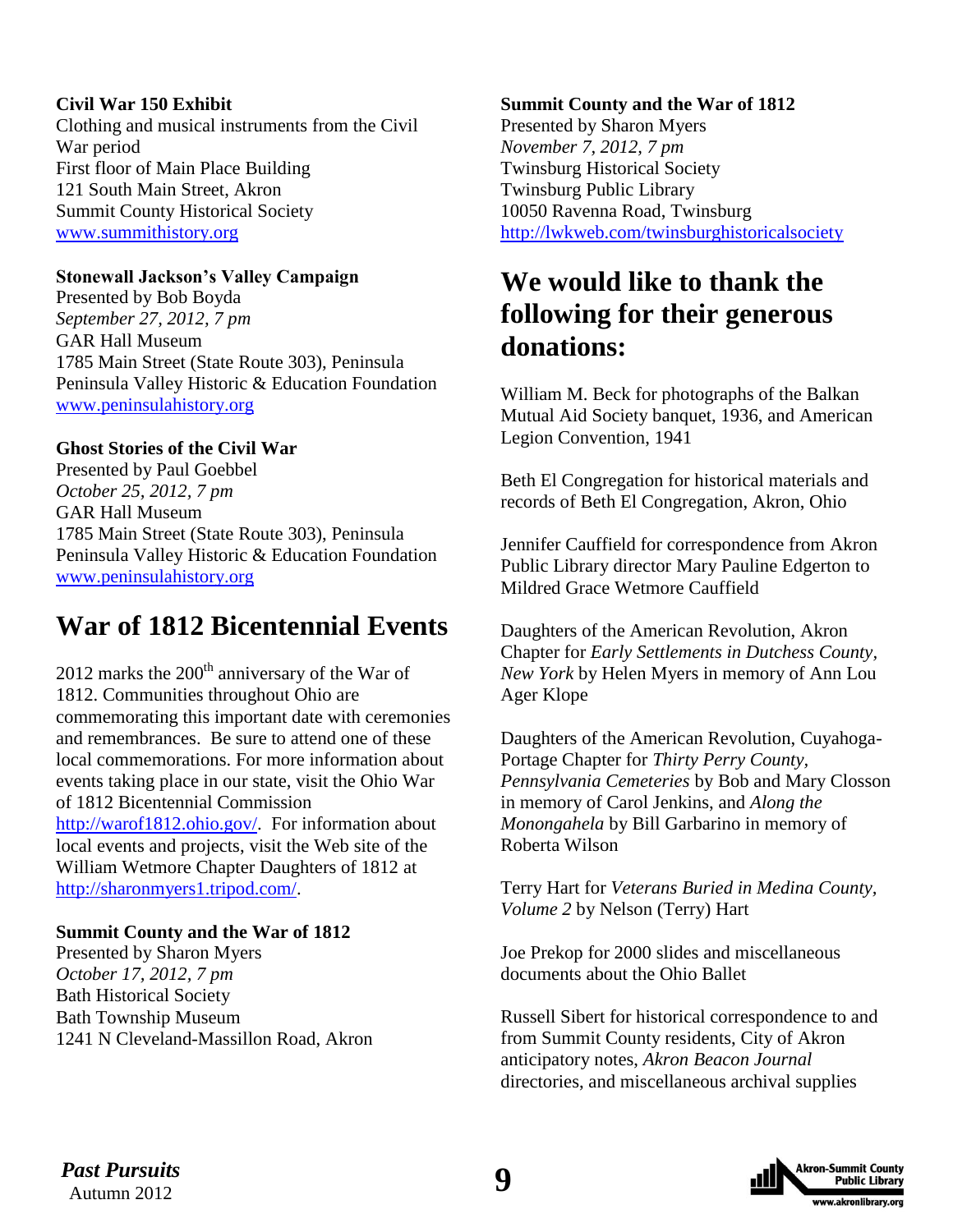Karen Stadler for *Pocahontas & Randolph Counties* Summit County Chapter Ohio Genealogical Society for *1883 Military Pensioners: Updated Index of Northeast Ohio* by Michael Elliott, and family history materials pertaining to the Ley and Keller families

### **New to the Collection**

#### **Connecticut**

Naugatuck Congregational church records, 1781- 1901

Stamford town records, Vol. 1: 1641-1725

#### **Georgia**

Cemeteries of Grady County

Dodge County cemeteries

Henry County, Georgia, 1821-1894: marriage, colored/freedman record of sales, inventory and wills

#### **Kentucky**

Abstracts of wills and settlements, Logan County, 1795-1900; 1901-1923

Nelson County school census, 1896-1897, with school photos

#### **Maine**

Marriage notices from the Maine Farmer, 1833- 1852

#### **Maryland**

Farming in Anne Arundel County Garrett County (Images of America series) St John the Evangelist Catholic Church, Baltimore: baptisms, 1882-1915 Somerset County orphans court proceedings, vol. 2:

1823-1838

#### **Massachusetts**

Southern Massachusetts cemetery collection

#### **Mississippi**

Cemeteries of Jackson County: a requiem

#### **Ohio**

Ashland County: Orange Township The Barber Mansion recipe book and holiday traditions: a celebration of food and the O.C. Barber Mansion Cleveland Czechs

A concise history of Columbus and Franklin County High Bridge Glens of Cuyahoga Falls History of Christ United Methodist Church, Akron, Ohio, 1929-1979 A history of northeast Ohio stoneware A home of their own: the story of Ohio's greatest orphanage Lorain (Images of America series) Lunken Airfield New Richmond (Images of America series) Ohio tales of the Titanic: the Buckeye State's fascinating connections Portage County: the 20th century The rest is history: true tales from Ohio's vibrant past Stories of the Fountain City, 1840-1900 (Bryan) Wakeman and Florence townships (Images of America series) Werner and his empire: the rise and fall of a gilded age printer

#### **Pennsylvania**

Early African American deaths in the Pittsburgh Courier: 1925 & 1926 Indiana County (Images of America series) The Jewish community of West Philadelphia

#### **Vermont**

Genealogies found in Vermont histories Georgia vital records Name changes, 1778-1900 Sudbury: genealogies, vital records and census records Vital records of Putney Vital records of Rockingham and records of the first church of Rockingham Vital records of Springfield Windsor County probate index, 1778-1899

#### **Virginia**

Russell County deed book. 4 vols. 1787-1814 Russell County law order book. Vol. 2; Vol. 10 1792-1799; 1833-1838



*Past Pursuits* **10** Autumn 2012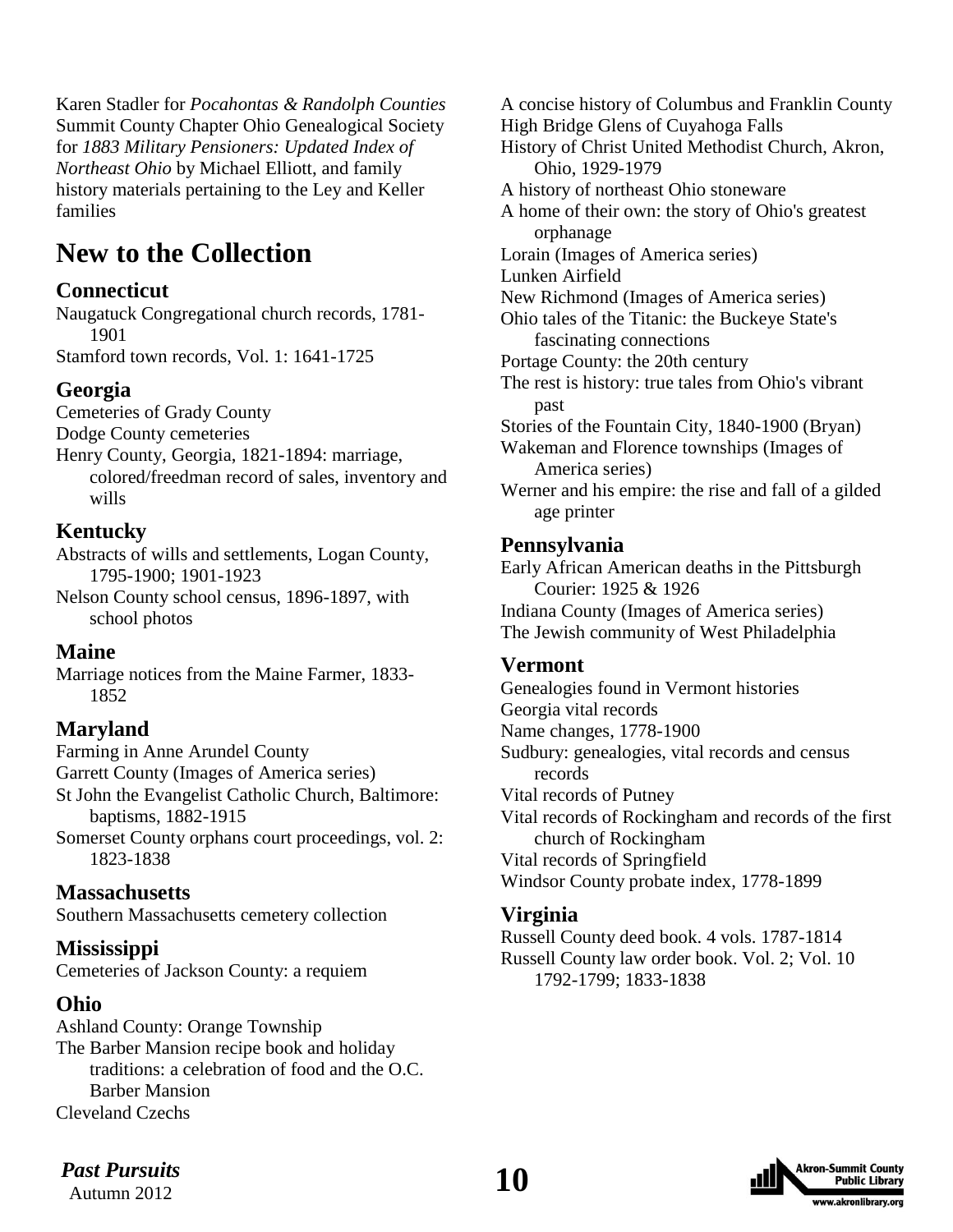### **West Virginia**

Images of America series: Mason County Marion County Preston County Roane County Taylor County Tucker County

#### **Military**

Citizen soldiers: 107th Cavalry Regiment, Ohio National Guard Civil War soldiers of Summit County If these stones could talk Johnson's Island prison: Civil War prison for Confederate officers, Lake Erie, Ohio Maryland Eastern Shore Militia: War of 1812 muster rolls My life in the service: The World War II diary of Staff Sergeant Jack E. Bates Manchester men: soldiers and sailors in the Civil

War, 1861-1866

#### **Reference**

American cemetery research National Society of Daughters of Founders and Patriots of America Index U.S. Federal census records

#### **Canada**

Declarations of aliens, Lower Canada, 1794-1811

#### **Italy**

Italian genealogy research Italians to America: list of passengers arriving at U.S. ports. Vols. 27 & 28

#### **New England**

Guide to diaries in the R. Stanton Avery special collections

#### **Scotland**

Scottish genealogy

#### **Switzerland**

Who are the Anabaptists? Amish, Brethren, Hutterites and Mennonites

### **Bits & Bygones: Snippets from Another Era**



*This advertisement from the* Summit County Beacon *on September 6, 1871, tells us a little about local travel arrangements for immigrants and visitors from overseas.*